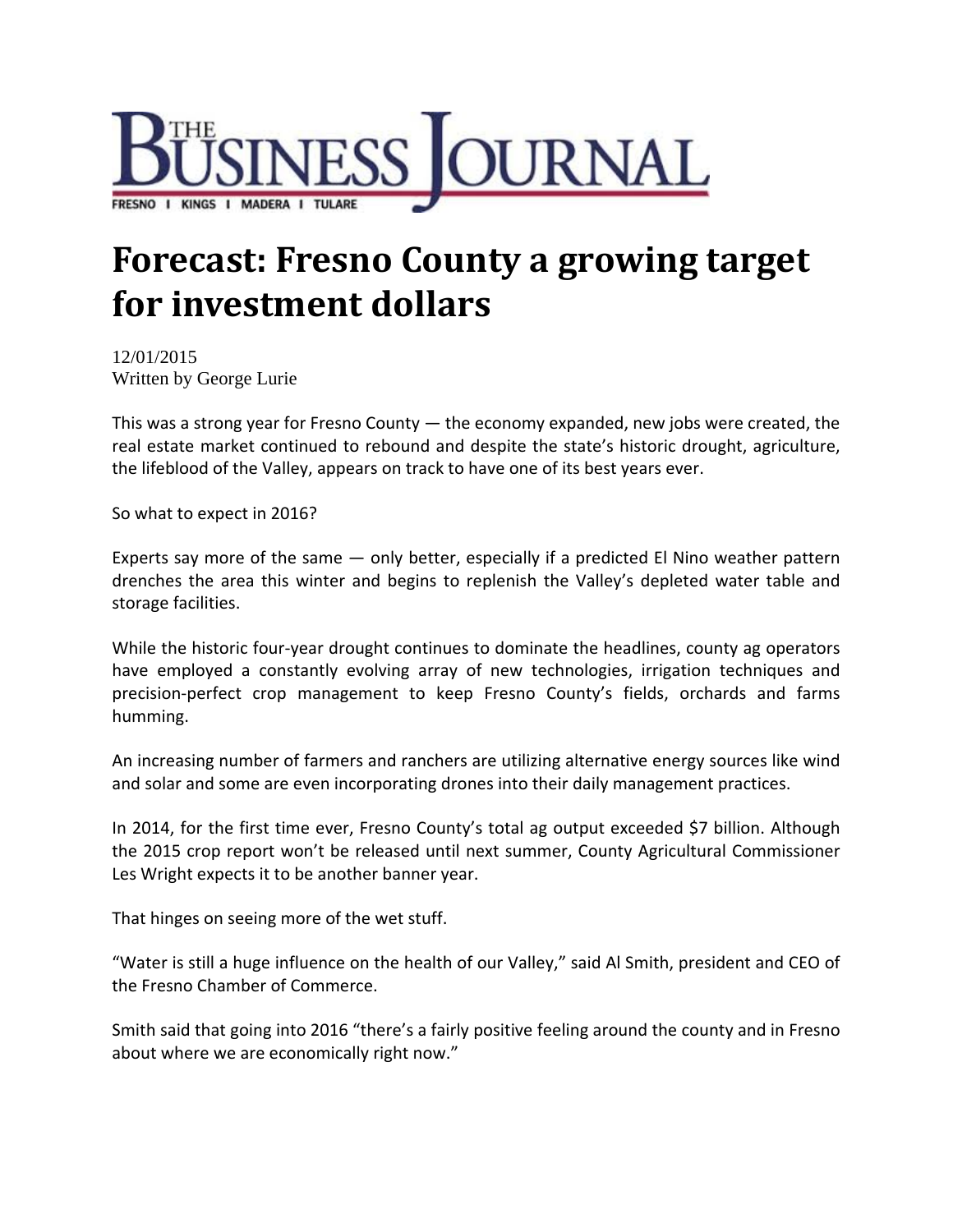"From a retail standpoint, things are picking up and I think that indicates people are in a fairly good mood. But there are always things looming on the horizon that could derail our economy."

For one, Smith sees the increasing trend in ag toward mechanization as a threat to the Valley economy.

"We can't ignore the fact that the ag community is adjusting and becoming less labor intensive," he said. "As a result, farmers are relying less and less on manual labor and so our unemployment rate is likely to increase and a lot of people who have worked in ag will be out looking for a job."

One area that could see more hiring is manufacturing and distribution.

A major uptick in manufacturing activity that began in 2013 and 2014 and continued on through this year has helped boost the local economy, creating thousands of new jobs and also fueling a resurgence in industrial development that added more than a million square feet of new warehouse and distribution facilities around the county.

"Despite high costs and a difficult business climate, the distribution warehousing industry is soaring in California" right now, said John Boyd, one of the country's leading corporate site location consultants.

A recent report produced by Boyd's New Jersey firm named Fresno as one of the most‐ affordable and "hottest" warehousing sites in the nation right now.

Commercial Realtors say Fresno industrial vacancy rates are currently hovering at 6.7 or 6.8 percent, a sharp drop from the 12 to 13 percent rates registered in 2008.

"The sheer size and wealth of the California consumer market makes it imperative for big box and ecommerce retailers like Walmart, Target, Costco, Kohls, QVC and Amazon to maintain major distribution facilities in the state," Boyd said.

"It used to be that many cities in California were resistant to new warehousing projects and viewed them with a degree of skepticism," he added. "Now, cities are viewing distribution centers as much better employers and actively courting these same projects because the economic benefits are becoming much more appreciated."

Dr. Ernie Goss, a research faculty at Fresno State's Craig School of Business, keeps a close eye on the area economy, compiling a monthly business‐conditions index that has registered strong gains for nearly two years running.

"According to our survey results over the last several months, economic growth will remain positive but slow in the months ahead," Goss said.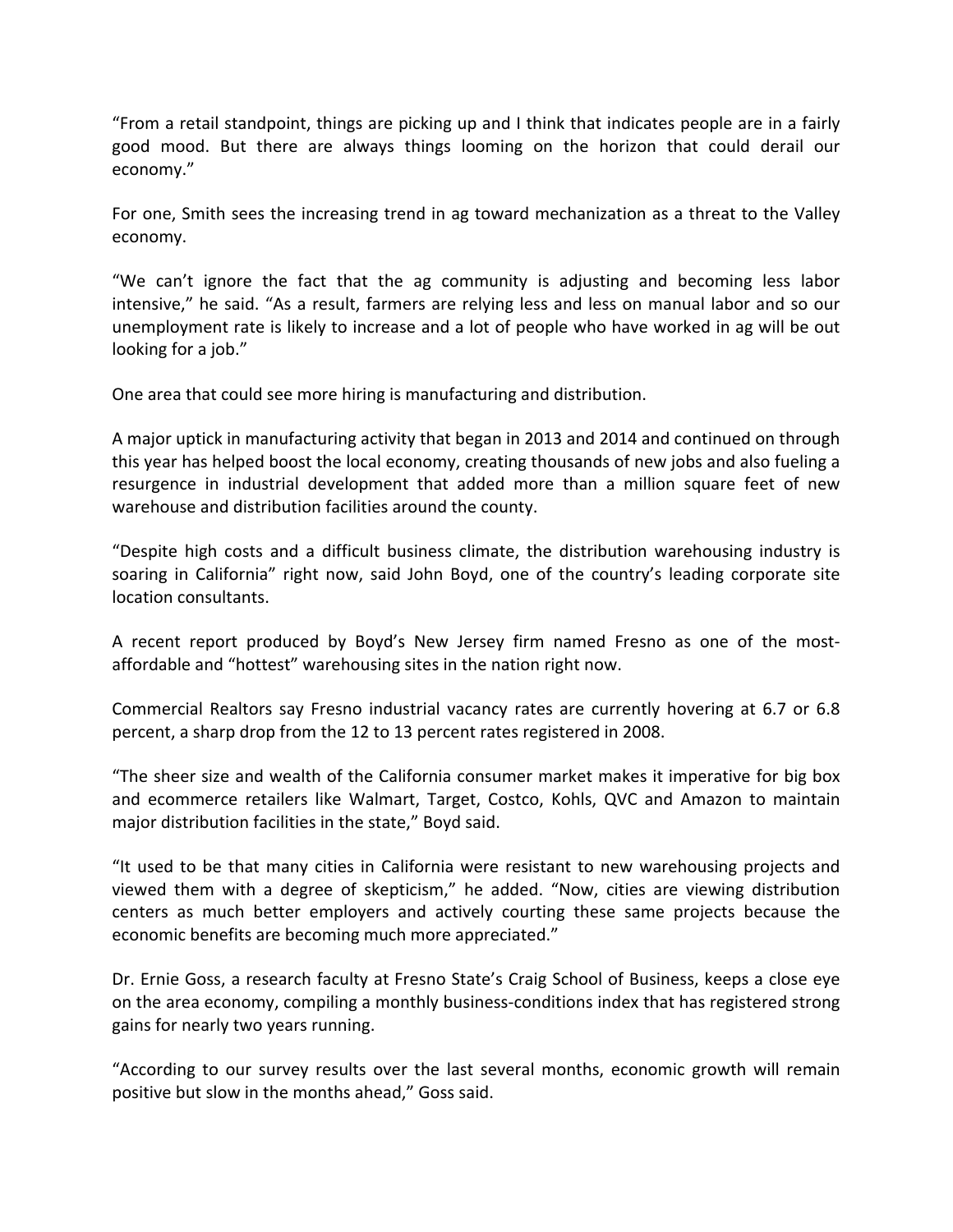Noting there's been a "moderate slowdown" beginning in September for manufacturing and construction firms, Goss was still bullish on the overall regional economy, pointing out that "wholesale trade firms and business services are experiencing healthy growth" as 2015 comes to a close.

Meanwhile, the real estate sector, another mainstay of the Valley economy, is in full‐blown recovery mode and once again experiencing healthy growth, according to area real estate professionals.

Residential real estate is likely to see moderate but steady appreciation in 2016, somewhere in the range of 5 to 7 percent, according to Colleen Wiginton, outgoing president of the Fresno Association of Realtors.

J.P. Shamshoian, president of Realty Concepts, is also bullish on the residential market but tempers his optimism a bit.

"We have a fixed supply of earth and an ever‐increasing demand for it [so] real estate has to go up over time," he said.

But Shamshoian points out that interest rates are poised to rise — "which will lower purchasing power." He also worries about "destabilizing" events like the recent terror attack in Paris. "We may see far reaching ripple effects touch our housing market" from things like that, he added.

Like their counterparts on the residential side, commercial Realtors around the county also are predicting 2016 will be a stellar year.

"We haven't seen a market this strong since the recession started," said Nick Audino, senior vice president at Newmark Grubb. "Vacancies around the Valley are almost zero for large Class A distribution space."

The uptick in commercial activity also was reflected in the large number of area shopping centers that changed hands in 2015, including Fig Garden Village, Via Montana and the Marketplace at El Paseo.

Industry insiders say the trend is likely to continue into 2016 as real estate investors seek out larger, quality commercial properties around the Valley that are still undervalued compared to properties in Southern and Northern California.

"The market is at the part of the business cycle where prices are getting overheated in the coastal areas," said Robin Kane, senior director of investment sales at Berkadia. "Properties there aren't providing good enough yields."

Kane said out‐of‐area investors are turning their attention to places like Sacramento, the Inland Empire and the Central Valley.